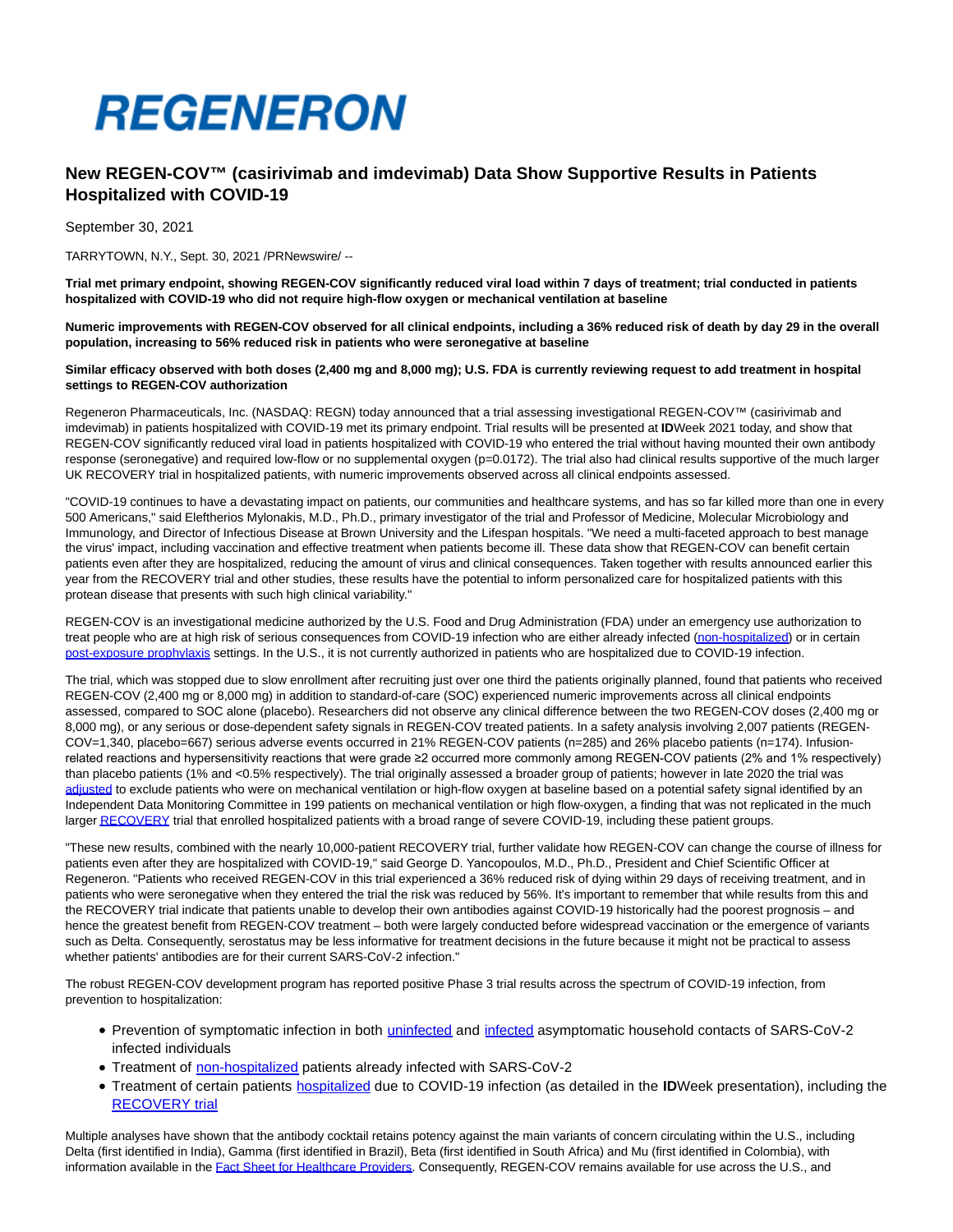Regeneron will continue actively monitoring the potency of REGEN-COV against emerging variants.

In the U.S., REGEN-COV is available for free to [eligible people](https://c212.net/c/link/?t=0&l=en&o=3307638-1&h=114889591&u=https%3A%2F%2Fc212.net%2Fc%2Flink%2F%3Ft%3D0%26l%3Den%26o%3D3265820-1%26h%3D736566123%26u%3Dhttps%253A%252F%252Fwww.regeneron.com%252Fdownloads%252Ftreatment-covid19-eua-fact-sheet-for-hcp.pdf%26a%3Deligible%2Bpeople&a=eligible+people), as part of a U.S. government funded program and earlier this month Regeneron [announced a](https://c212.net/c/link/?t=0&l=en&o=3307638-1&h=3594307684&u=https%3A%2F%2Finvestor.regeneron.com%2Fnews-releases%2Fnews-release-details%2Fregeneron-announces-new-us-government-agreement-purchase&a=announced) new agreement with the U.S. government to supply an additional 1.4 million 1,200 mg doses of REGEN-COV. Information on how to access REGEN-COV throughout the U.S. is available from the [Department of Health and Human Services a](https://c212.net/c/link/?t=0&l=en&o=3307638-1&h=3087604980&u=https%3A%2F%2Fprotect-public.hhs.gov%2Fpages%2Ftherapeutics-distribution%23distribution-locations&a=Department+of+Health+and+Human+Services)nd the [National Infusion Center](https://c212.net/c/link/?t=0&l=en&o=3307638-1&h=3585506958&u=https%3A%2F%2Fcovid.infusioncenter.org%2F&a=National+Infusion+Center+Association) Association.

The development and manufacturing of REGEN-COV have been funded in part with federal funds from the Biomedical Advanced Research and Development Authority, part of the U.S. Department of Health and Human Services' Office of the Assistant Secretary for Preparedness and Response, under OT number: HHSO100201700020C.

# **About the Trial**

The Phase 2/3, randomized, double-blind, placebo-controlled trial evaluated REGEN-COV in hospitalized adult patients with COVID-19. Of the 1,197 patients included in the efficacy analysis, 530 entered the trial with no supplemental oxygen and 667 were on low-flow oxygen. The safety analysis included results from all patients in the efficacy analysis plus additional patients from earlier stages of the clinical program who were on low-flow oxygen at baseline.

Patients were randomized 1:1:1 to receive a one-time infusion of REGEN-COV 8,000 mg, REGEN-COV 2,400 mg or placebo. All patients entering the trial were hospitalized with laboratory-confirmed COVID-19, and all received other background SOC as required including corticosteroids (75%) and remdesivir (55%).

On average, patients included in the efficacy analysis had experienced symptoms for 6 days prior to entering the trial, and nearly half (43%) were seronegative. Approximately 30% were Hispanic and 12% were African American. Patients were on average 62 years of age, 54% were male and 46% were female.

#### **About the REGEN-COV Antibody Cocktail**

REGEN-COV (casirivimab and imdevimab) is a cocktail of two monoclonal antibodies that was designed specifically to block infectivity of SARS-CoV-2, the virus that causes COVID-19, using Regeneron's proprietary Veloclmmune<sup>®</sup> and VelociSuite® technologies. The two potent, virusneutralizing antibodies that form the cocktail bind non-competitively to the critical receptor binding domain of the virus's spike protein, which diminishes the ability of mutant viruses to escape treatment and protects against spike variants that have arisen in the human population, as detailed in [Cell](https://c212.net/c/link/?t=0&l=en&o=3307638-1&h=2318808289&u=https%3A%2F%2Fwww.cell.com%2Fcell%2Ffulltext%2FS0092-8674(21)00703-0&a=Cell) and [Science](https://c212.net/c/link/?t=0&l=en&o=3307638-1&h=1101631143&u=https%3A%2F%2Fwww.science.org%2Fdoi%2Ffull%2F10.1126%2Fscience.abd0831&a=Science).

REGEN-COV has not been approved by the FDA, but is currentl[y authorized i](https://c212.net/c/link/?t=0&l=en&o=3307638-1&h=3542668425&u=https%3A%2F%2Fc212.net%2Fc%2Flink%2F%3Ft%3D0%26l%3Den%26o%3D3248768-1%26h%3D3509491638%26u%3Dhttps%253A%252F%252Fwww.regeneron.com%252Fdownloads%252Ftreatment-covid19-eua-fact-sheet-for-hcp.pdf%26a%3Dauthorized&a=authorized)n the U.S. for the treatment and post-exposure prophylaxis in certain high risk individuals. Post-exposure prophylaxis with REGEN-COV is not a substitute for vaccination against COVID-19. REGEN-COV is not authorized for pre-exposure prophylaxis for prevention of COVID-19 or for use in patients who are hospitalized due to COVID-19 or require oxygen therapy, or for people currently using chronic oxygen therapy because of an underlying comorbidity who require an increase in baseline oxygen flow rate due to COVID-19. This authorization is for the duration of the declaration that circumstances exist justifying the authorization of the emergency uses under section 564(b)(1) of the Act, 21 U.S.C. § 360bbb-3(b)(1), unless the authorization is terminated or revoked sooner. Additional information about REGEN-COV in the U.S. is below (authorized uses and important safety information).

In August, Regeneron submitted the first of two Biologics License Applications (BLAs) for REGEN-COV. The initial submission included data on the efficacy and safety of REGEN-COV to treat and prevent SARS-CoV-2 infection in non-hospitalized people. The second BLA submission will focus on those hospitalized because of COVID-19, and is expected to be completed later this year.

Emergency or temporary pandemic use authorizations are currently in place in more than 40 countries, including the U.S., several European Union countries, India, Switzerland and Canada, and the antibody cocktail is fully approved in Japan and conditionally approved in the UK.

Regeneron invented REGEN-COV and i[s collaborating w](https://c212.net/c/link/?t=0&l=en&o=3307638-1&h=3113441476&u=https%3A%2F%2Fc212.net%2Fc%2Flink%2F%3Ft%3D0%26l%3Den%26o%3D3048827-1%26h%3D2782805965%26u%3Dhttps%253A%252F%252Finvestor.regeneron.com%252Fnews-releases%252Fnews-release-details%252Fregeneron-and-roche-collaborate-significantly-increase-global%26a%3Dcollaborating&a=collaborating)ith Roche to increase global supply, with Roche primarily responsible for development and distribution outside the U.S. Regeneron and Roche share a commitment to making the antibody cocktail available to COVID-19 patients around the globe and will support access in low- and lower-middle-income countries through drug donations to be made in partnership with public health organizations.

#### **About Regeneron's VelocImmune Technology**

Regeneron's VelocImmune technology utilizes a proprietary genetically engineered mouse platform endowed with a genetically humanized immune system to produce optimized fully human antibodies. When Regeneron's President and Chief Scientific Officer George D. Yancopoulos was a graduate student with his mentor Frederick W. Alt in 1985, they were the first to [envision m](https://c212.net/c/link/?t=0&l=en&o=3307638-1&h=4222984843&u=https%3A%2F%2Fwww.sciencedirect.com%2Fscience%2Farticle%2Fabs%2Fpii%2F0168952585900897&a=envision)aking such a genetically humanized mouse, and Regeneron has spent decades inventing and developing VelocImmune and related VelociSuite technologies. Dr. Yancopoulos and his team have used VelocImmune technology to create approximately a quarter of all original, FDA-approved fully human monoclonal antibodies currently available. This includes REGEN–COV (casirivimab and imdevimab), Dupixent® (dupilumab), Libtayo® (cemiplimab-rwlc), Praluent® (alirocumab), Kevzara® (sarilumab), Evkeeza® (evinacumab-dgnb) and Inmazeb™ (atoltivimab, maftivimab and odesivimab-ebgn).

#### **AUTHORIZED USES AND IMPORTANT SAFETY INFORMATION**

#### **Treatment:**

REGEN-COV is authorized for the treatment of mild to moderate coronavirus disease 2019 (COVID-19) in adults and pediatric patients (12 years of age and older weighing at least 40 kg) with positive results of direct SARS-CoV-2 viral testing, and who are at high risk for progression to severe COVID-19, including hospitalization or death

# **Limitations of Authorized Use (Treatment)**

- REGEN-COV is not authorized for use in patients:
	- who are hospitalized due to COVID-19, OR
	- who require oxygen therapy due to COVID-19, OR
	- who require an increase in baseline oxygen flow rate due to COVID-19 in those on chronic oxygen therapy due to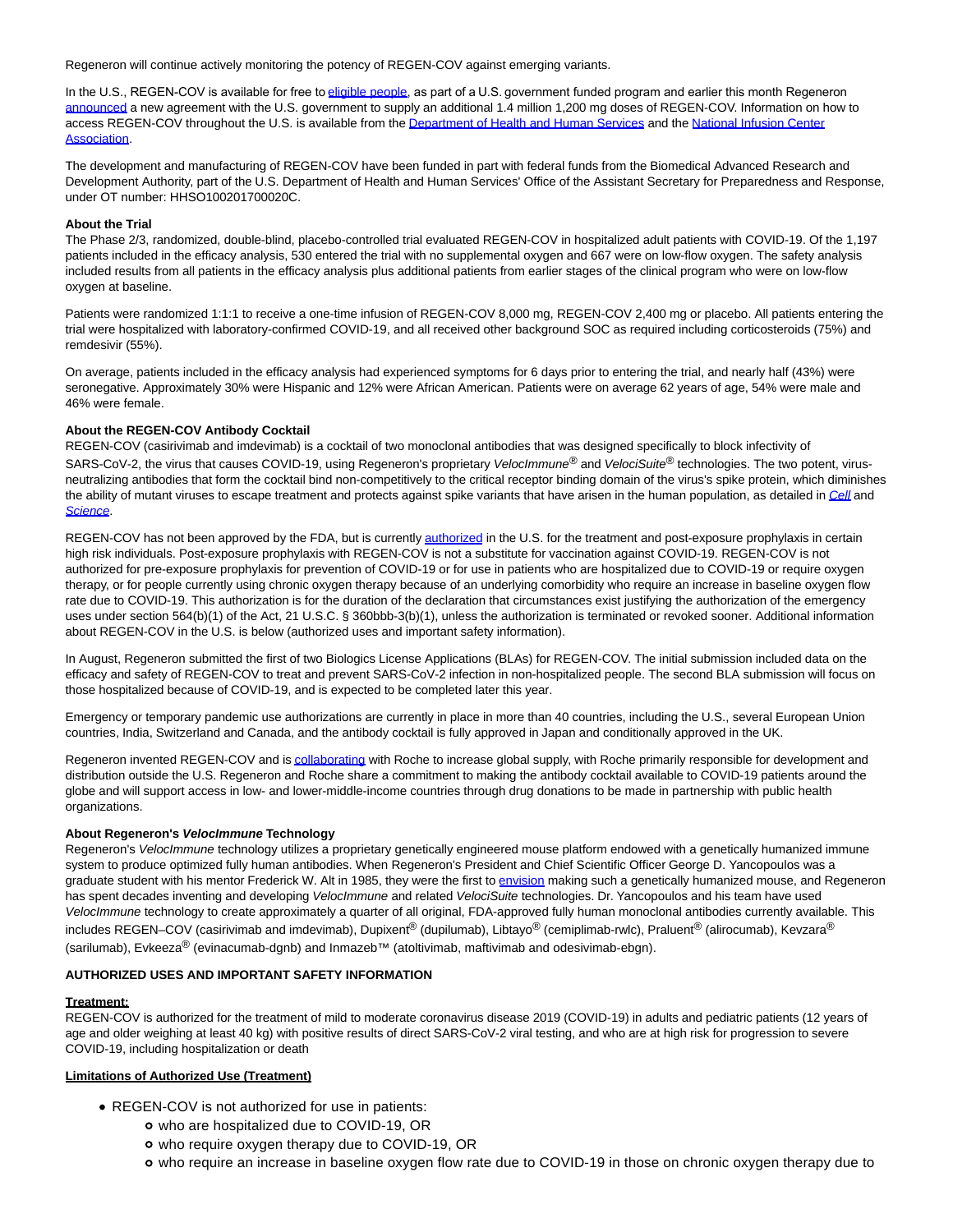underlying non-COVID-19 related comorbidity

Monoclonal antibodies, such as REGEN-COV, may be associated with worse clinical outcomes when administered to hospitalized patients with COVID-19 requiring high-flow oxygen or mechanical ventilation

#### **Post-Exposure Prophylaxis:**

REGEN-COV is authorized in adult and pediatric individuals (12 years of age and older weighing at least 40 kg) for post-exposure prophylaxis of COVID-19 in individuals who are at high risk for progression to severe COVID-19, including hospitalization or death, and are:

- not fully vaccinated **or** who are not expected to mount an adequate immune response to complete SARS-CoV-2 vaccination (for example, individuals with immunocompromising conditions including those taking immunosuppressive medications) **and**
	- have been exposed to an individual infected with SARS-CoV-2 consistent with close contact criteria per Centers for Disease Control and Prevention (CDC) **or**
	- who are at high risk of exposure to an individual infected with SARS-CoV-2 because of occurrence of SARS-CoV-2 infection in other individuals in the same institutional setting (for example, nursing homes, prisons)

# **Limitations of Authorized Use (Post-Exposure Prophylaxis)**

- Post-exposure prophylaxis with REGEN-COV is not a substitute for vaccination against COVID-19
- REGEN-COV is not authorized for pre-exposure prophylaxis for prevention of COVID-19

REGEN-COV has not been approved, but has been authorized for emergency use by FDA

These uses are authorized only for the duration of the declaration that circumstances exist justifying the authorization of the emergency use under section 564(b)(1) of the Act, 21 U.S.C. § 360bbb-3(b)(1), unless the authorization is terminated or revoked sooner

Healthcare providers should review the **[Fact Sheet for Healthcare Providers](https://c212.net/c/link/?t=0&l=en&o=3307638-1&h=4188364886&u=https%3A%2F%2Fwww.regeneron.com%2Fsites%2Fdefault%2Ffiles%2Ftreatment-covid19-eua-fact-sheet-for-hcp.pdf&a=Fact+Sheet+for+Healthcare+Providers)** for information on the authorized uses of REGEN-COV and mandatory requirements of the EUA and must comply with the requirements of the EUA. The **[FDA Letter of Authorization](https://c212.net/c/link/?t=0&l=en&o=3307638-1&h=1821368054&u=https%3A%2F%2Fwww.regeneron.com%2Fsites%2Fdefault%2Ffiles%2Ftreatment-covid19-eua-fda-letter.pdf&a=FDA+Letter+of+Authorization)** is available for reference**,** as well as the **[Dear Healthcare Provider Letter](https://c212.net/c/link/?t=0&l=en&o=3307638-1&h=3429741351&u=https%3A%2F%2Fwww.regeneron.com%2Fsites%2Fdefault%2Ffiles%2Ftreatment-covid19-eua-preventing-medication-errors.pdf&a=Dear+Healthcare+Provider+Letter)** and **[Patient Fact Sheet](https://c212.net/c/link/?t=0&l=en&o=3307638-1&h=244528412&u=https%3A%2F%2Fwww.regeneron.com%2Fsites%2Fdefault%2Ffiles%2Ftreatment-covid19-eua-fact-sheet-for-patient.pdf&a=Patient+Fact+Sheet)**

# **Criteria for Identifying High Risk Individuals**

Please refer to the Fact Sheet for Healthcare Providers for criteria for identifying high risk individuals

# **SARS-CoV-2 Viral Variants**

Circulating SARS-CoV-2 viral variants may be associated with resistance to monoclonal antibodies. Healthcare providers should review the Antiviral Resistance information in Section 15 of the Fact Sheet for details regarding specific variants and resistance, and refer to the CDC website [\(https://www.cdc.gov/coronavirus/2019-ncov/transmission/variant-cases.html\)](https://c212.net/c/link/?t=0&l=en&o=3307638-1&h=2067611102&u=https%3A%2F%2Fwww.cdc.gov%2Fcoronavirus%2F2019-ncov%2Ftransmission%2Fvariant-cases.html&a=https%3A%2F%2Fwww.cdc.gov%2Fcoronavirus%2F2019-ncov%2Ftransmission%2Fvariant-cases.html) as well as information from state and local health authorities regarding reports of viral variants of importance in their region to guide treatment decisions

#### **Important Safety Information**

REGEN-COV (casirivimab and imdevimab) is an unapproved investigational therapy, and there are limited clinical data available. Serious and unexpected adverse events may occur that have not been previously reported with REGEN-COV use

# **Contraindication:**

REGEN-COV is contraindicated in individuals with previous severe hypersensitivity reactions, including anaphylaxis, to REGEN-COV

# **Warnings and Precautions:**

- **Hypersensitivity Including Anaphylaxis and Infusion-Related Reactions:** Serious hypersensitivity reactions, including anaphylaxis, have been observed with administration of REGEN-COV. If signs or symptoms of a clinically significant hypersensitivity reaction or anaphylaxis occur, immediately discontinue administration and initiate appropriate medications and/or supportive therapy. Hypersensitivity reactions occurring more than 24 hours after the infusion have also been reported with the use of REGEN-COV under EUA. Infusion-related reactions, occurring during the infusion and up to 24 hours after the infusion, have been observed with administration of REGEN-COV. These reactions may be severe or life threatening
	- **Signs and symptoms of infusion-related reactions may include**: fever, difficulty breathing, reduced oxygen saturation, chills, nausea, arrhythmia (e.g., atrial fibrillation, tachycardia, bradycardia), chest pain or discomfort, weakness, altered mental status, headache, bronchospasm, hypotension, hypertension, angioedema, throat irritation, rash including urticaria, pruritus, myalgia, vasovagal reactions (e.g., pre-syncope, syncope), dizziness, fatigue and diaphoresis. Consider slowing or stopping the infusion and administer appropriate medications and/or supportive care if an infusion-related reaction occurs
- **Clinical Worsening After REGEN-COV Administration:** Clinical worsening of COVID-19 after administration of REGEN-COV has been reported and may include signs or symptoms of fever, hypoxia or increased respiratory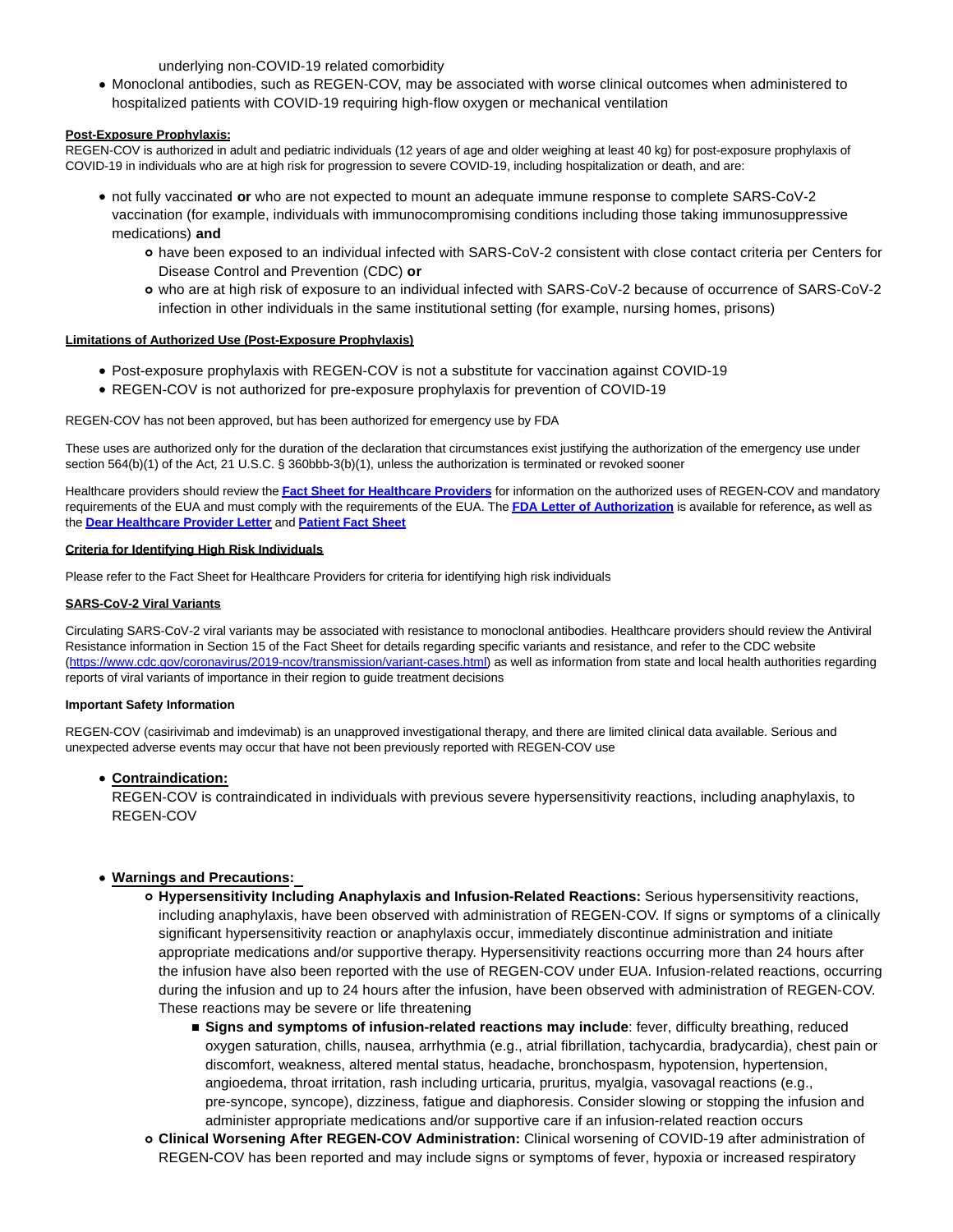difficulty, arrhythmia (e.g., atrial fibrillation, tachycardia, bradycardia), fatigue, and altered mental status. Some of these events required hospitalization. It is not known if these events were related to REGEN-COV use or were due to progression of COVID-19

**Limitations of Benefit and Potential for Risk in Patients with Severe COVID-19:** Monoclonal antibodies, such as REGEN-COV, may be associated with worse clinical outcomes when administered to hospitalized patients with COVID-19 requiring high-flow oxygen or mechanical ventilation. Therefore, REGEN-COV is not authorized for use in patients who are hospitalized due to COVID-19, OR who require oxygen therapy due to COVID-19, OR who require an increase in baseline oxygen flow rate due to COVID-19 in those on chronic oxygen therapy due to underlying non-COVID-19–related comorbidity

# **Adverse Reactions:**

- **COV-2067 (Treatment):** Infusion-related reactions (adverse event assessed as causally related by the investigator) of grade 2 or higher severity have been observed in 10/4,206 (0.2%) of those who received REGEN-COV at the authorized dose or a higher dose. Three subjects receiving the 8,000 mg dose of REGEN-COV, and one subject receiving the 1,200 mg casirivimab and 1,200 mg imdevimab, had infusion-related reactions (urticaria, pruritus, flushing, pyrexia, shortness of breath, chest tightness, nausea, vomiting, rash) which resulted in permanent discontinuation of the infusion. All events resolved. Anaphylactic reactions have been reported in the clinical program in subjects receiving REGEN-COV. The events began within 1 hour of completion of the infusion, and in at least one case required treatment including epinephrine. The events resolved
- **COV-2069 (Post-exposure prophylaxis):** In subjects who were SARS-CoV-2 negative at baseline (Cohort A), injection site reactions (all grade 1 and 2) occurred in 55 subjects (4%) in the REGEN-COV group and 19 subjects (2%) in the placebo group. The most common signs and symptoms of injection site reactions which occurred in at least 1% of subjects in the REGEN-COV group were erythema and pruritus. Hypersensitivity reactions occurred in 2 subjects (0.2%) in the REGEN-COV group and all hypersensitivity reactions were grade 1 in severity. In subjects who were SARS-CoV-2 positive at baseline (Cohort B), injection site reactions, all of which were grade 1 or 2, occurred in 6 subjects (4%) in the REGEN-COV group and 1 subject (1%) in the placebo group. The most common signs and symptoms of injection site reactions which occurred in at least 1% of subjects in the REGEN-COV group were ecchymosis and erythema
- **COV-2093 (Subcutaneous Dosing):** Injection site reactions occurred in 12% and 4% of subjects following single dose administration in the REGEN-COV and placebo groups, respectively. Remaining safety finding following subcutaneous administration in the REGEN-COV group were similar to the safety findings observed with intravenous administration in COV-2067. With repeat dosing, injection site reactions occurred in 252 subjects (35%) in the REGEN-COV group and 38 subjects (16%) in the placebo group; all injection site reactions were grade 1 or 2 in severity. Hypersensitivity reactions occurred in 8 subjects (1%) in the REGEN-COV group; and all hypersensitivity reactions were grade 1 or 2 in severity. There were no cases of anaphylaxis
- **Patient Monitoring Recommendations**: Clinically monitor patients during dose administration and observe patients for at least 1 hour after intravenous infusion or subcutaneous dosing is complete

# **Use in Specific Populations:**

- **Pregnancy:** There are insufficient data to evaluate a drug-associated risk of major birth defects, miscarriage, or adverse maternal or fetal outcomes. REGEN-COV should only be used during pregnancy if the potential benefit outweighs the potential risk for the mother and the fetus
- **Lactation:** There are no available data on the presence of casirivimab and/or imdevimab in human milk or animal milk, the effects on the breastfed infant, or the effects of the drug on milk production. The development and health benefits of breastfeeding should be considered along with the mother's clinical need for REGEN-COV and any potential adverse effects on the breastfed child from REGEN-COV or from the underlying maternal condition

#### **About Regeneron**

Regeneron (NASDAQ: REGN) is a leading biotechnology company that invents life-transforming medicines for people with serious diseases. Founded and led for over 30 years by physician-scientists, our unique ability to repeatedly and consistently translate science into medicine has led to nine FDA-approved treatments and numerous product candidates in development, almost all of which were homegrown in our laboratories. Our medicines and pipeline are designed to help patients with eye diseases, allergic and inflammatory diseases, cancer, cardiovascular and metabolic diseases, pain, hematologic conditions, infectious diseases and rare diseases.

Regeneron is accelerating and improving the traditional drug development process through our proprietary VelociSuite technologies, such as VelocImmune, which uses unique genetically humanized mice to produce optimized fully human antibodies and bispecific antibodies, and through ambitious research initiatives such as the Regeneron Genetics Center, which is conducting one of the largest genetics sequencing efforts in the world.